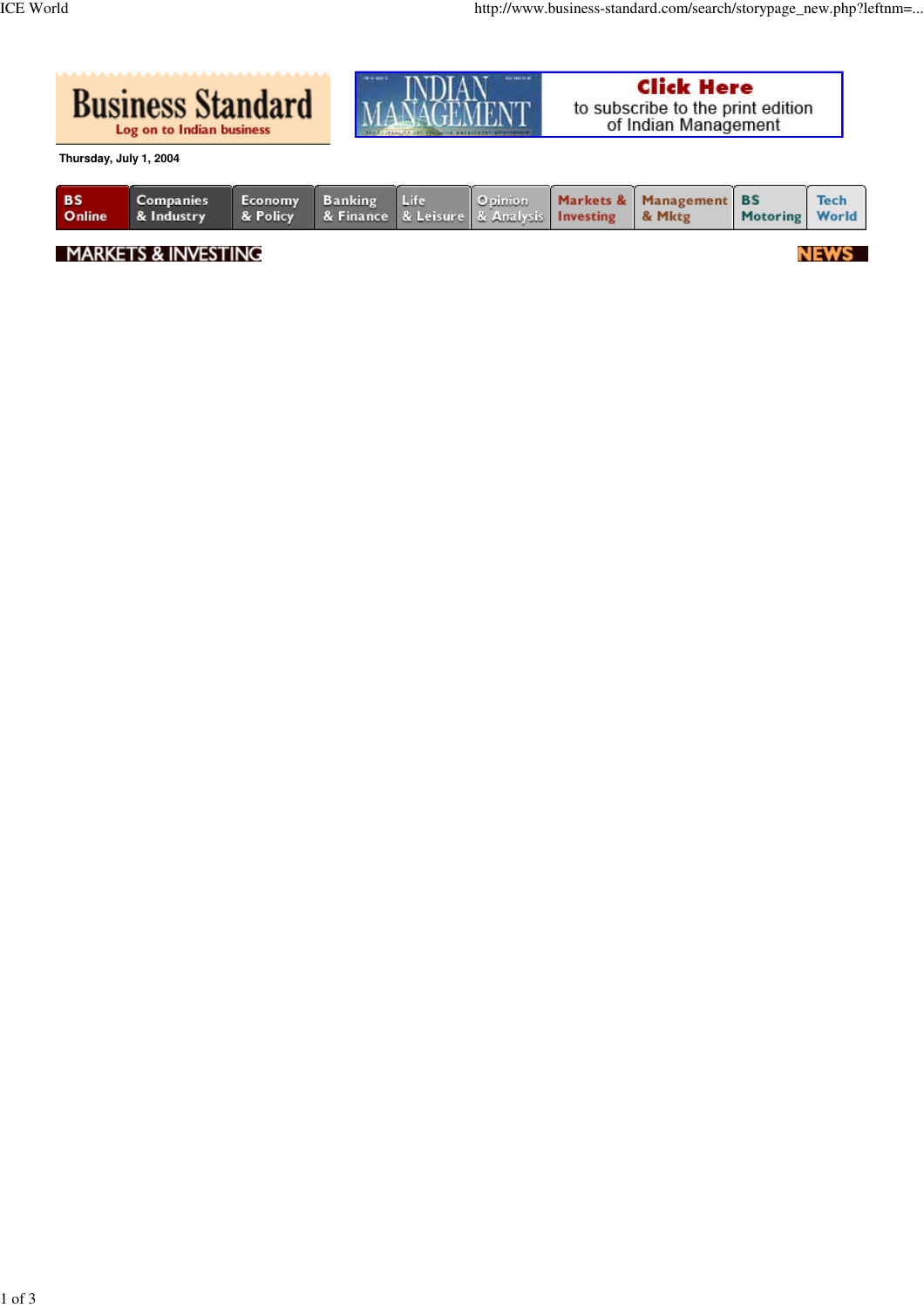

## **Cash Vs physical settlement**

**Jayanth R Varma / Ahmedabad January, 19 2004**

In mid 2001, cash-settled single stock derivatives were introduced in India with a promise to be shifted to physical settlement after six months.

Since then there has been much controversy about the two modes of settlement with proponents of each mode decrying the other as speculative and vulnerable to manipulation. This article attempts to throw some light on

First of all, cash settlement allows the creation of derivative contracts on an underlying whose physical delivery is infeasible or even impossible - index futures and weather derivatives are prime examples.

Cash settlement may also allow us to choose an underlying that is less manipulable and has lower basis risk for hedgers.

However, single stock futures and options have been designed to permit physical settlement. Both modes of settlement are possible and the question is how to choose between the two modes.

What is the difference between receiving the underlying and receiving its price? Finance theory tells us that apart from transaction costs, there is no

To convert the price into the underlying or the other way around requires one transaction in the cash market - nothing more and nothing less.

Let us look at the four categories of players in the derivative market speculators, arbitrageurs, hedgers and manipulators - and see what difference the two modes of settlement make to each of them.

Consider a speculator who bought the futures at 40 and has seen the price rise to 55 before expiry. He would have received 15 as mark-to-market gains during the course of this price rise, and under cash settlement, there is nothing more to be done.

Under physical settlement, the speculator has to undertake one extra sale transaction in the cash market to complete the transaction.

At expiry, he pays 55 in the futures market and receives the underlying; simultaneously he sells the underlying for 55 in the cash market. These transactions on the expiry day cancel out apart from transaction costs.

Consider next an arbitrageur who has sold futures and bought the underlying for a cash and carry arbitrage. Under physical settlement, the arbitrageur simply delivers the underlying into the futures market.

Under cash settlement, the arbitrageur needs to sell the underlying in the cash market at expiry. The transaction costs here include an execution risk - the risk that the price realised in the cash market may not be exactly the same as the settlement price used for cash settlement in the futures market.

We now turn to the hedger who owns the underlying and is trying to hedge its value. Assuming that the hedge has been rolled over until the expiry matches the holding period of the underlying, the hedger's position is identical to that of the arbitrageur. Under cash settlement he needs to sell in the cash market and incur the transaction costs and execution risks.

Finally, we look at the manipulator trying to implement a bear squeeze. Under both modes of settlement, the manipulator buys both spot as well as futures.

In physical settlement, when he has bought up most of the floating stock, he makes a profit by selling the underlying to the shorts at an inflated price.

The shorts deliver this underlying back to him. In cash settlement, the manipulator gains by the futures being settled at the inflated price.

The underlying bought in the cash market remains with him. Under both settlement modes, the manipulator's transactions are the same and his holdings post expiry are also the same. In both modes, the defence against manipulation is position limits and large position disclosure.



Advanced Search

**TIPS:** Type in the Keywords<br>or search by entering the company name.



| Sensex        | 4874 (79)  |
|---------------|------------|
| Nifty         | 1537 (31)  |
| Rs-\$         | 45.88      |
| <b>Nikkei</b> | 11896 (38) |
| Nasdag        | 2048 (13)  |

Last Updated : ast opaated :<br>01-July -2004 17:20 hrs IST



## **OUR PUBLICATIONS** ------Select-------- <del>v</del>

**About Us** 

**Partner with Us** 

Jobs@BS

**Advertise with Us** 

**Terms and Conditions**